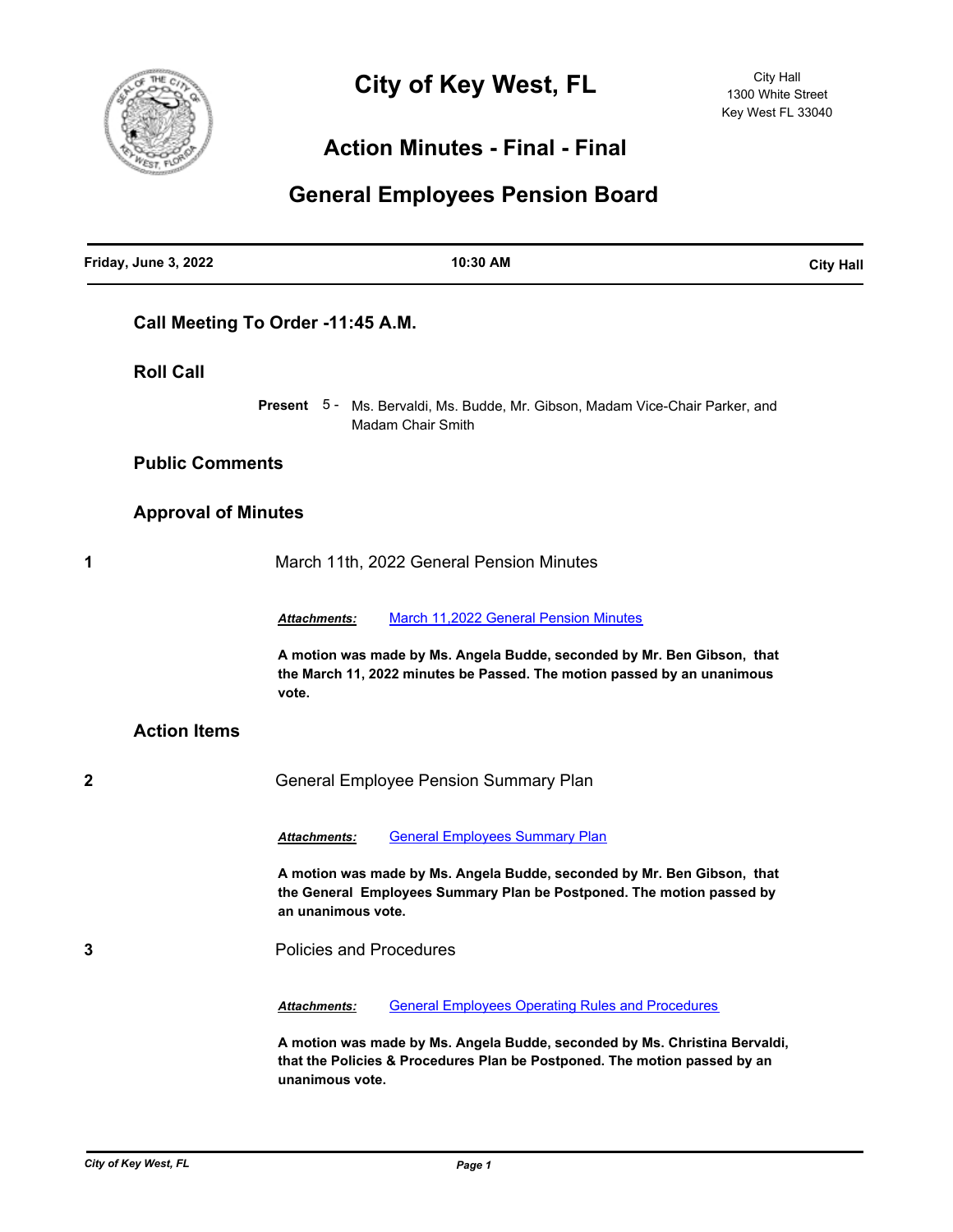| 4              |                              | FPPTA October Trustee School                                                                                                                                                                                                                      |                                                                       |  |  |
|----------------|------------------------------|---------------------------------------------------------------------------------------------------------------------------------------------------------------------------------------------------------------------------------------------------|-----------------------------------------------------------------------|--|--|
|                |                              | A motion was made by Ms. Angela Budde, seconded by Mr. Ben Gibson, that<br>Christiania Bervaldi, Angela Budde, Ben Gibson and Cheri Smith attend the<br>Florida Public Pension School in October 2022. The motion passed by an<br>unanimous vote. |                                                                       |  |  |
|                | <b>Reports</b>               |                                                                                                                                                                                                                                                   |                                                                       |  |  |
| 5              |                              | &co Report - John Thinnes                                                                                                                                                                                                                         |                                                                       |  |  |
|                |                              | Attachments:                                                                                                                                                                                                                                      | 2022-03-31 Key West General Employees Pension (Performance<br>Report) |  |  |
|                |                              | <b>Received and Filed</b>                                                                                                                                                                                                                         |                                                                       |  |  |
| 6              |                              | <b>Highland Report</b>                                                                                                                                                                                                                            |                                                                       |  |  |
|                |                              | Attachments:                                                                                                                                                                                                                                      | Key West GE 1Q22                                                      |  |  |
| $\overline{7}$ |                              | Attorney Stu Kaufman - Military Buy- Back                                                                                                                                                                                                         |                                                                       |  |  |
|                |                              | Attachments:                                                                                                                                                                                                                                      | <b>Military buy back</b>                                              |  |  |
|                |                              | <b>Received and Filed</b>                                                                                                                                                                                                                         |                                                                       |  |  |
|                | <b>Administrator Reports</b> |                                                                                                                                                                                                                                                   |                                                                       |  |  |
| 8              |                              | <b>Disbursements</b>                                                                                                                                                                                                                              |                                                                       |  |  |
|                |                              | <b>Received and Filed</b>                                                                                                                                                                                                                         |                                                                       |  |  |
| 9              |                              | Retiree/DROP Update                                                                                                                                                                                                                               |                                                                       |  |  |
|                |                              | <b>Received and Filed</b>                                                                                                                                                                                                                         |                                                                       |  |  |
|                | <b>Discussion Items</b>      |                                                                                                                                                                                                                                                   |                                                                       |  |  |
| 10             |                              |                                                                                                                                                                                                                                                   | FPPTA June 2022 Conference                                            |  |  |
|                |                              | <b>Received and Filed</b>                                                                                                                                                                                                                         |                                                                       |  |  |